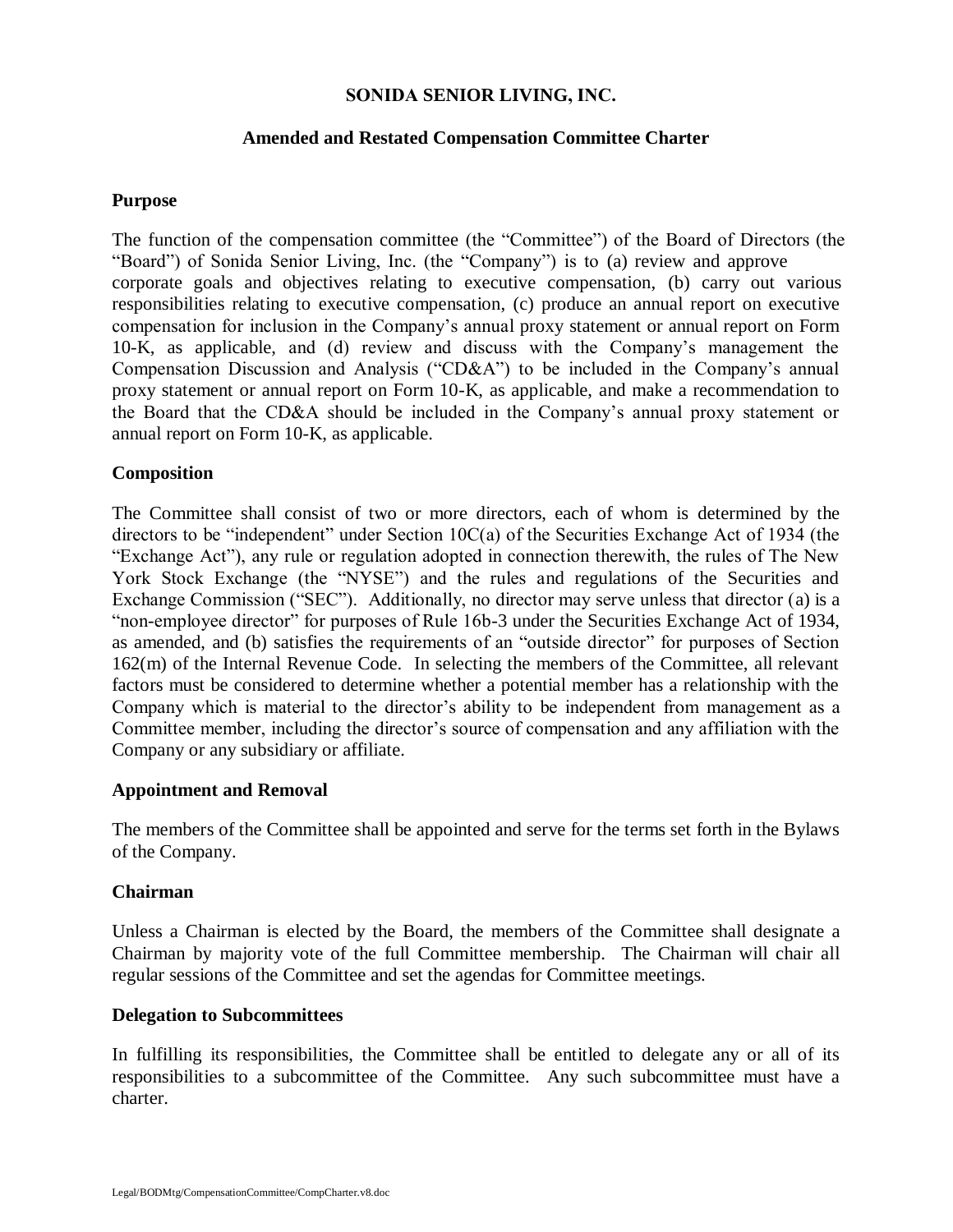# **Meetings**

The Committee shall meet as frequently as circumstances dictate. The Chairman of the Committee or any member of the Committee may call meetings of the Committee. The Committee may invite to its meetings any director, member of management of the Company, and such other persons as it deems appropriate in order to carry out its responsibilities.

## **Duties and Responsibilities**

The Committee shall have the following duties and responsibilities:

- Review and approve on an annual basis the corporate goals and objectives relevant to the compensation of the chief executive officer of the Company ("CEO"), evaluate the CEO's performance in light of these goals and objectives, and, either as a Committee or together with other independent directors (as directed by the Board), determine and approve the CEO's compensation based on this evaluation (including salary, bonus, incentive and equity compensation).
- Review and approve on an annual basis the corporate goals and objectives relevant to the compensation of the other officers of the Company ("Other Officers"), and, either as a compensation committee or together with other independent directors (as directed by the Board), determine and approve the Other Officers' compensation based on this evaluation (including salary, bonus, incentive and equity compensation).
- Review director compensation levels and practices, and recommend, from time to time, changes in such compensation levels and practices to the Board. Non-employee director compensation will be set at a level that is consistent with market practice, taking into account the size and scope of the Company's business and the responsibilities of its directors.
- Review the Company's compensation, incentive compensation and equity-based plans and recommend changes in such plans to the Board as needed.
- Review and discuss the CD&A to be included in the Company's annual proxy statement or annual report on Form 10-K, as applicable, make a recommendation to the Board as to whether the CD&A shall be included in the Company's annual proxy statement or annual report on Form 10-K, as applicable, and prepare disclosure to be included in such report that the Committee has taken these actions.
- Review the results of any advisory stockholder votes on executive compensation ("say-on-pay votes") and consider whether to recommend adjustments to the Company's executive compensation policies and practices as a result of such votes.
- Recommend for approval by the Board how frequently the Company should conduct say-on-pay votes, taking into account the results of any prior stockholder votes regarding the subject.
- Participate with management to address any conflict of interest with any Compensation Advisor (as defined below) engaged by the Committee.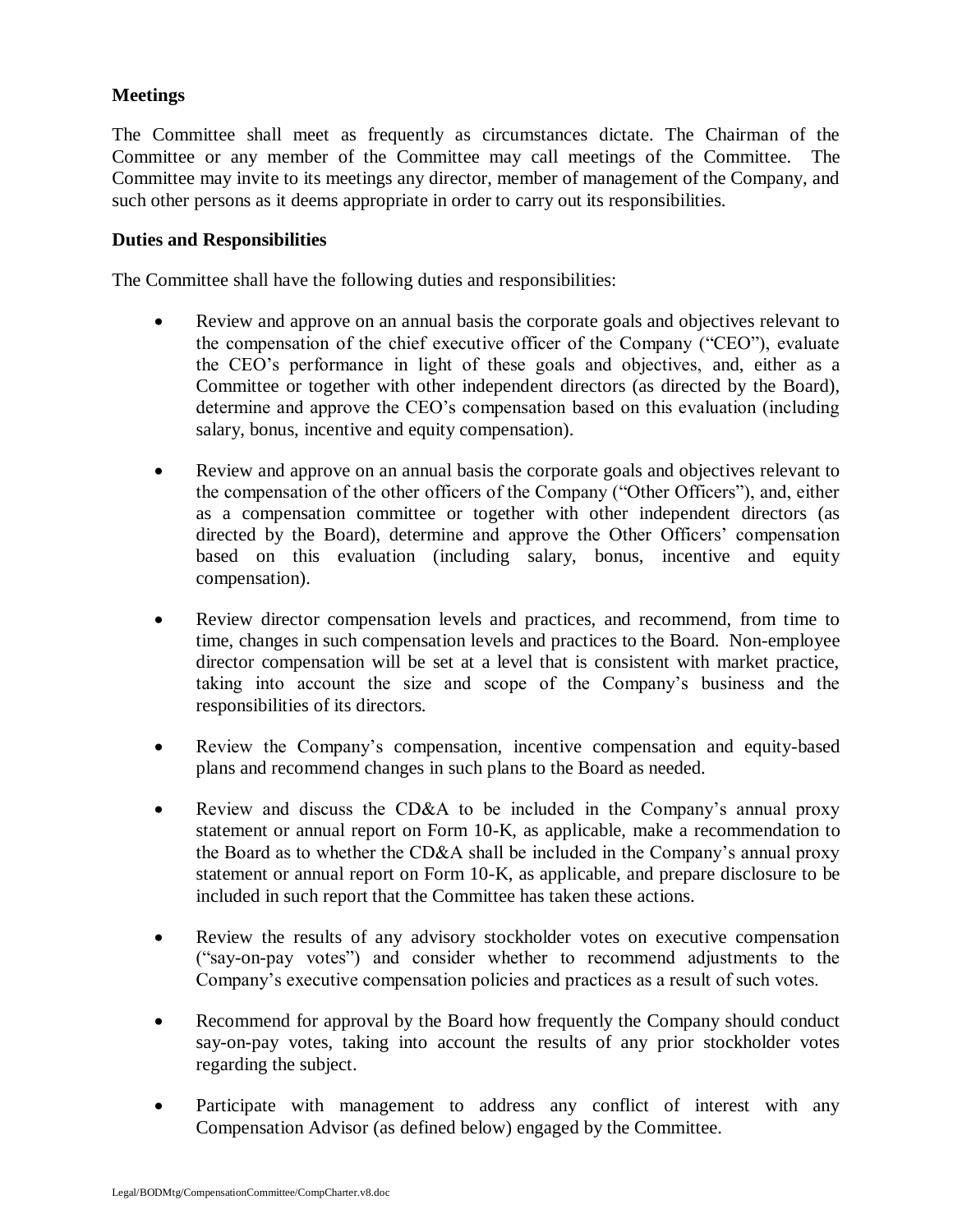- Review and make recommendations to the Board concerning succession planning for the CEO of the Company and if deemed appropriate for other senior officers of the Company. Succession planning shall include evaluation of potential successors to the CEO and if deemed appropriate to other senior officers, shall include succession in the event of an emergency or the retirement of the applicable officer and shall also include talent development.
- Perform any other activities consistent with this Charter, the Company's Bylaws and governing law as the Committee or the Board deem appropriate.

## **Compensation Consultants and Other Compensation Committee Advisors**

The Committee shall have the authority to retain or obtain the advice of, at the Company's expense, and terminate such compensation consultants, outside counsel and other advisors (each, a "Compensation Advisor") as the Committee may deem appropriate in its sole discretion. The Committee may only select a Compensation Advisor after taking into consideration all factors relevant to the Compensation Advisor's independence from management, including but not limited to those specified in Section 303A.05(c)(iv) of the NYSE Listed Company Manual, which are the following:

- the provision of other services to the Company by the person that employs the Compensation Advisor;
- the amount of fees received from the Company by the person that employs the Compensation Advisor, as a percentage of such person's total revenue;
- the policies and procedures of the person that employs the Compensation Advisor that are designed to prevent conflicts of interest;
- any business or personal relationship of the Compensation Advisor with a member of the Committee;
- any ownership of the Company's common stock by the Compensation Advisor; and
- any business or personal relationship of the Compensation Advisor or the person employing the Compensation Advisor with an executive officer of the Company.

The Committee must consider the foregoing independence factors prior to consulting with any advisor, including outside counsel or advisors retained by management, other than (i) the Company's in-house legal counsel and (ii) any Compensation Advisor whose role is limited to the following activities: (a) consulting on any broad-based plan that does not discriminate in scope, terms or operation in favor of executive officers or directors of the Company, and that is generally available to all salaried employees; or (b) providing information that either is not customized for a particular issuer or that is customized based on parameters that are not developed by the Compensation Advisor, and about which the Compensation Advisor does not provide advice.

The Committee shall be directly responsible for the appointment, compensation and oversight of the work of any Compensation Advisor retained by it. The Committee shall have sole authority to approve related fees and other retention terms.